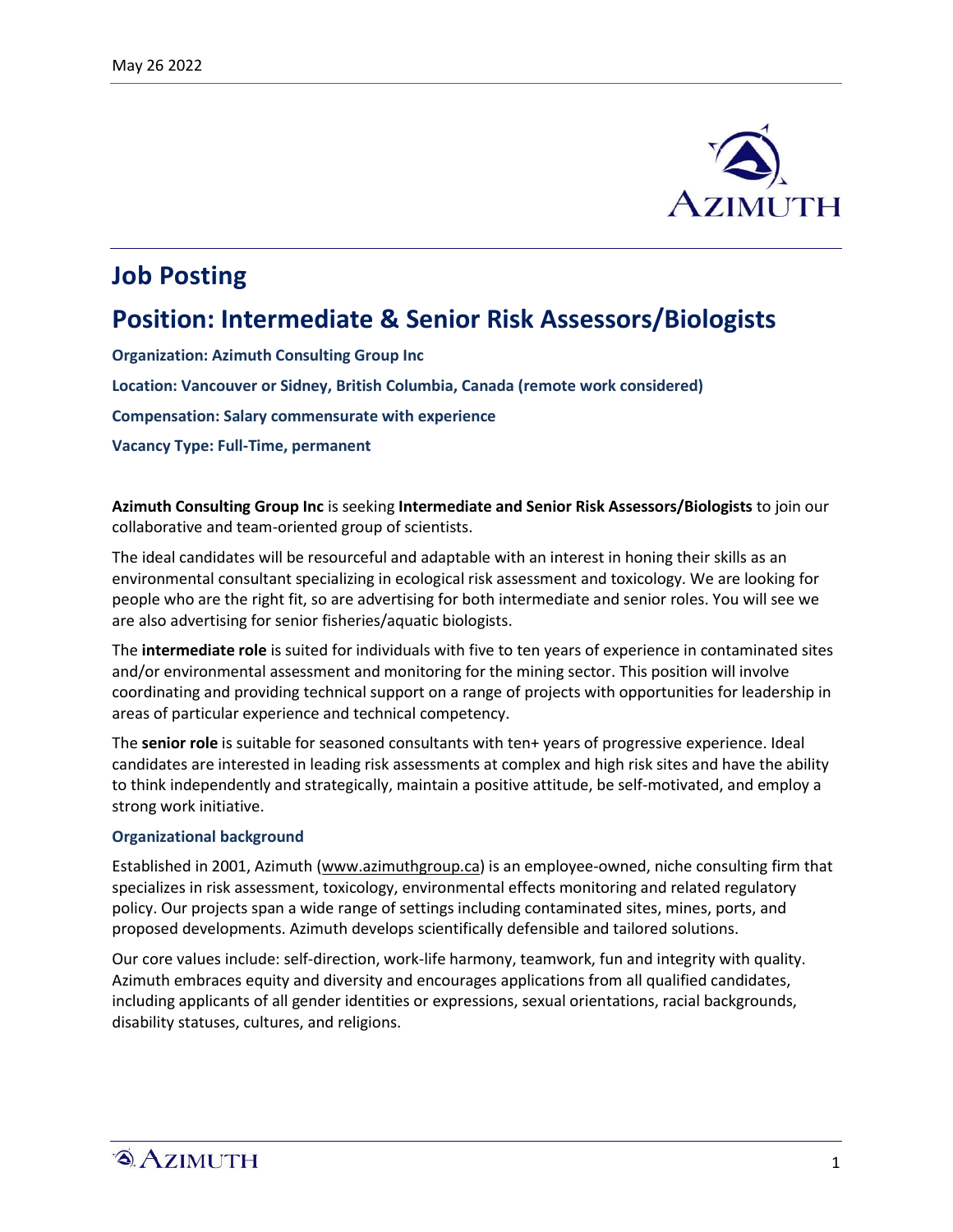## **Responsibilities and scope of roles:**

#### **Intermediate role**

- Leading field programs to collect samples in support of human health and ecological risk assessments and/or environmental monitoring
- Interpreting datasets, statistical analysis, and preparing written and graphical materials for reports
- Assisting with report and proposal preparation
- Supporting project managers in task and budget management
- Leading small- and medium-sized projects in areas of particular technical competency (with guidance and support from senior staff)
- Conducting literature reviews on toxicology, environmental chemistry, public health and related topics

### **Senior role**

- Strength in ecological risk assessment for complex sites
- Leadership of projects from inception to completion in risk assessment, toxicology, environmental effects monitoring and/or environmental policy.
- Demonstrated project management skills and ability to work on multiple projects while ensuring quality standards on deliverables.
- Mentorship of staff
- Creating and maintaining client relationships to meet their needs
- Proposal writing and business development

### **Essential skills, competencies & qualifications:**

#### **Intermediate role**

- A university degree in toxicology, biology or a related field
- 5 10 years of progressive experience, ideally in a consulting environment, with demonstrated knowledge/competency of human health risk assessment, ecological risk assessment, toxicology and/or environmental monitoring.
- Excellent written and oral communication skills with reliable attention to detail
- Field sampling skills to support data collection for risk assessment and/or monitoring
- Strong research and analytical skills (data collection, compilation, and analysis), including statistical analysis and data management experience
- Strong time management skills and a desire to advance your technical practice
- Positive contributor to a safe and fun work environment

### **Senior role**

- A university degree in toxicology, biology or a related field
- 1o+ years of progressive experience, ideally in a consulting environment, with demonstrated competency of human health risk assessment, ecological risk assessment, toxicology and/or environmental monitoring.